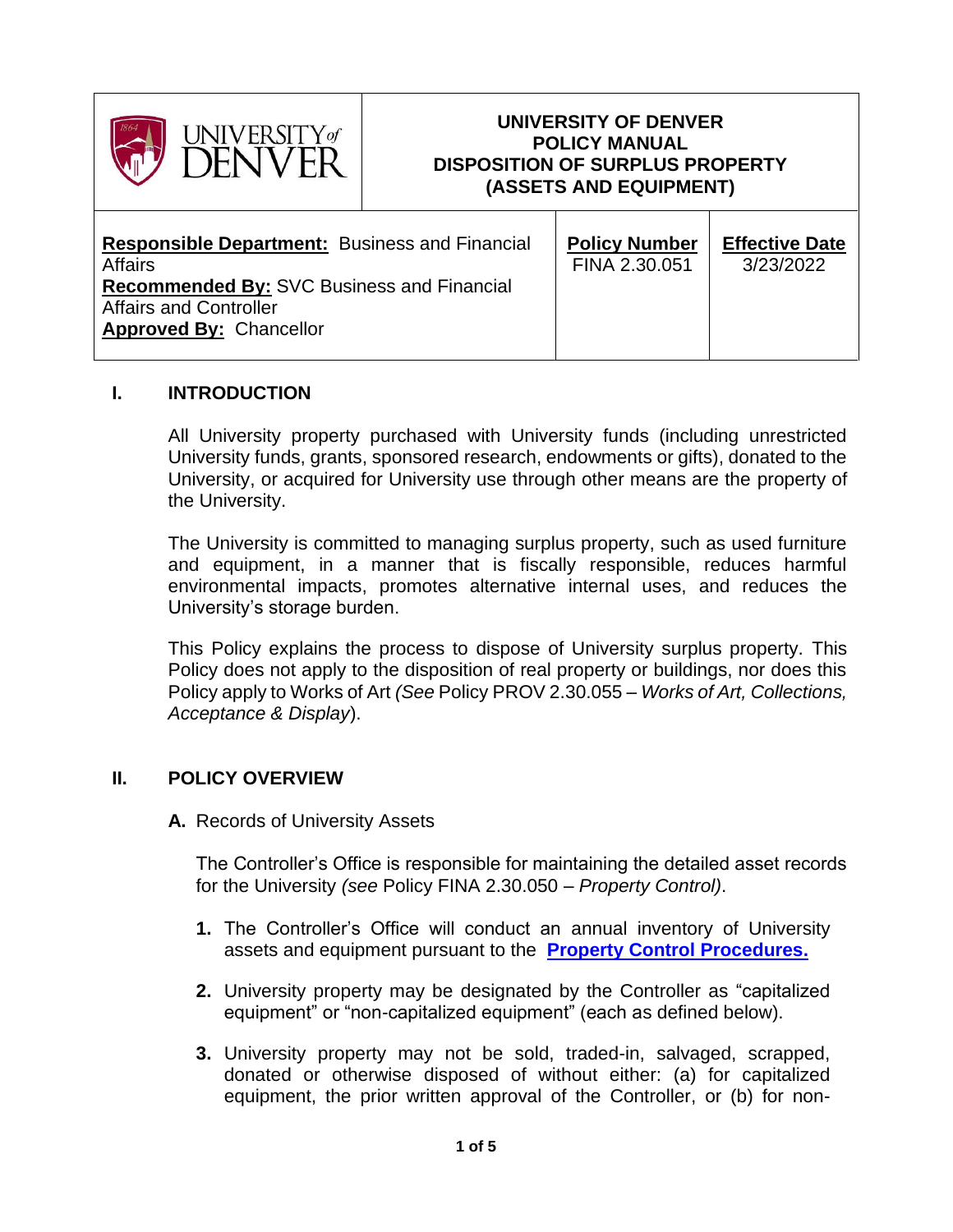capitalized equipment (designated as such by the Controller) by the department head

- **B.** Capitalized Equipment and Assets
	- **1.** When a department-head who has control over an asset seeks to declare capitalized equipment as surplus, the department-head must contact the Controller to determine whether the removal has financial and/or operational impacts.
	- **2.** The means of disposal will be determined jointly by the department disposing of the asset and the Controller when removal has financial and/or operational impacts on facilities, fixtures, and/or the function of other assets. The Controller (and as appropriate, together with the Office of Information Technology, Office of Facilities Management and Planning, and/or the Office of Environmental Health and Safety) will assist departments in determining the appropriate method of disposal.
	- **3.** Prior to disposition, the department-head will work with the Controller's Office to ensure that the accounting of the transaction is recorded correctly in the fixed assets system.
- **C.** Non-Capitalized Equipment and Assets

For non-capitalized equipment and assets approval is required from the department-head over the asset. The means of disposal will be jointly determined by the department disposing of the asset with the assistance of, as appropriate, the Office of Information Technology, Office of Facilities Management and Planning, and/or the Office of Environmental Health and Safety.

**D.** Equipment and Materials Purchased with Special Donated Funds, Grant or Contract Funds

For equipment or materials purchased with special donated funds, or specific grant or contract funds, the department-head, and, as appropriate, the Office of Research and Sponsored Programs, will work with the appropriate department to determine if title to the items to be disposed of has passed to the University or if the grant language contains specific disposition requirements. Prior to disposition, the department-head will work with the Controller's Office to ensure that the accounting of the transaction is recorded correctly in the fixed assets system.

**E.** Conflicts of Interest

A department or individual may not dispose of University surplus property unilaterally. Disposal of University surplus property for personal gain or favor is prohibited. (*See* University Policy AUDT 3.20.060 – *Conflicts of Interest*)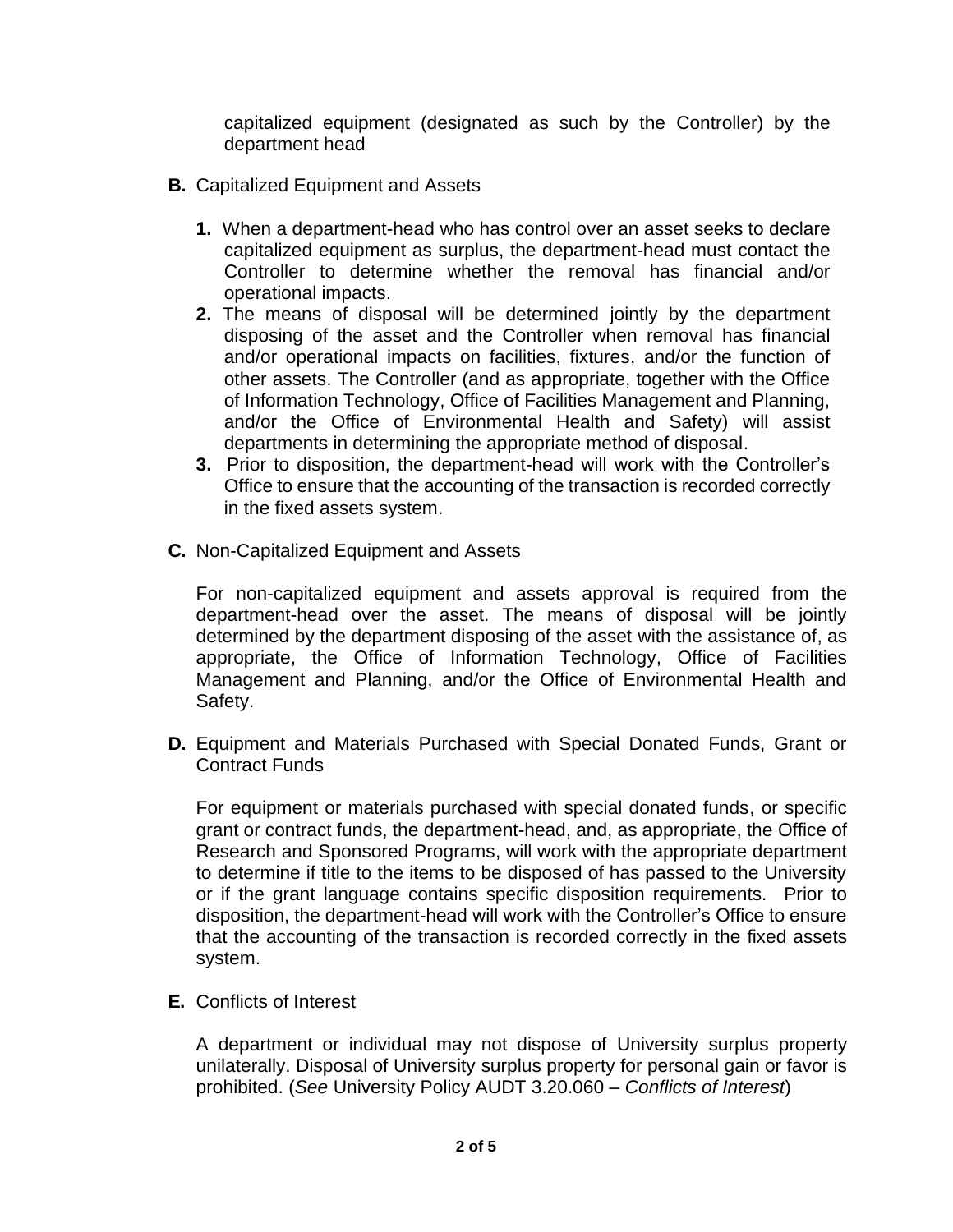## **III. PROCESS OVERVIEW**

- **A.** The Office of Information Technology guides the disposal of surplus computers and other electronic peripheral devices that may require special handling upon disposal. (*See* C.5 below.)
- **B.** The Office of Environmental Health and Safety guides the disposal of hazardous materials, including laboratory equipment.
- **C.** Disposal of University surplus property will be at the lowest possible cost and at the highest sale price as determined by the marketability of the asset. The following methods may be considered for the disposal of surplus property:
	- **1.** Disposal by Internal Departmental Transfer
		- **(a)** Priority is given to University departments in an attempt to repurpose surplus items. The cost to a department for an internal transfer of goods is the costs of moving and installing the item(s) (see **[Office of](https://www.du.edu/facilities/policies/index.html)  [Facilities Management and Planning Policy FML 1.1](https://www.du.edu/facilities/policies/index.html)**).
		- **(b)** If a University department has an interest or need, Facilities Management and Planning will assist departments with the transfer of the assets.
		- **(c)** For any transfer of capitalized equipment or assets from one department to another, the transferring department-head will notify the Controller in order to record the transfer of the assets in the Controller's accounting system.
	- **2.** Disposal by Sale
		- **(a)** For any sale of capitalized equipment or assets, the department disposing of the asset(s) will be responsible for: (i) the handling of bids and purchase offers, and (ii) obtaining the Controller's approval of the sale price and terms.
		- **(b)** All sales of surplus property will be on an "as is" and "where is" basis, with no warranties of any kind, express or implied, attached to the item.
		- **(c)** Proceeds from any sale of surplus property will be deposited to the disposal of an asset account listed on the **[Fixed Asset Disposal Form](https://www.du.edu/controller/media/documents/fa_disposal_form.pdf)**.
	- **3.** Disposal by Donation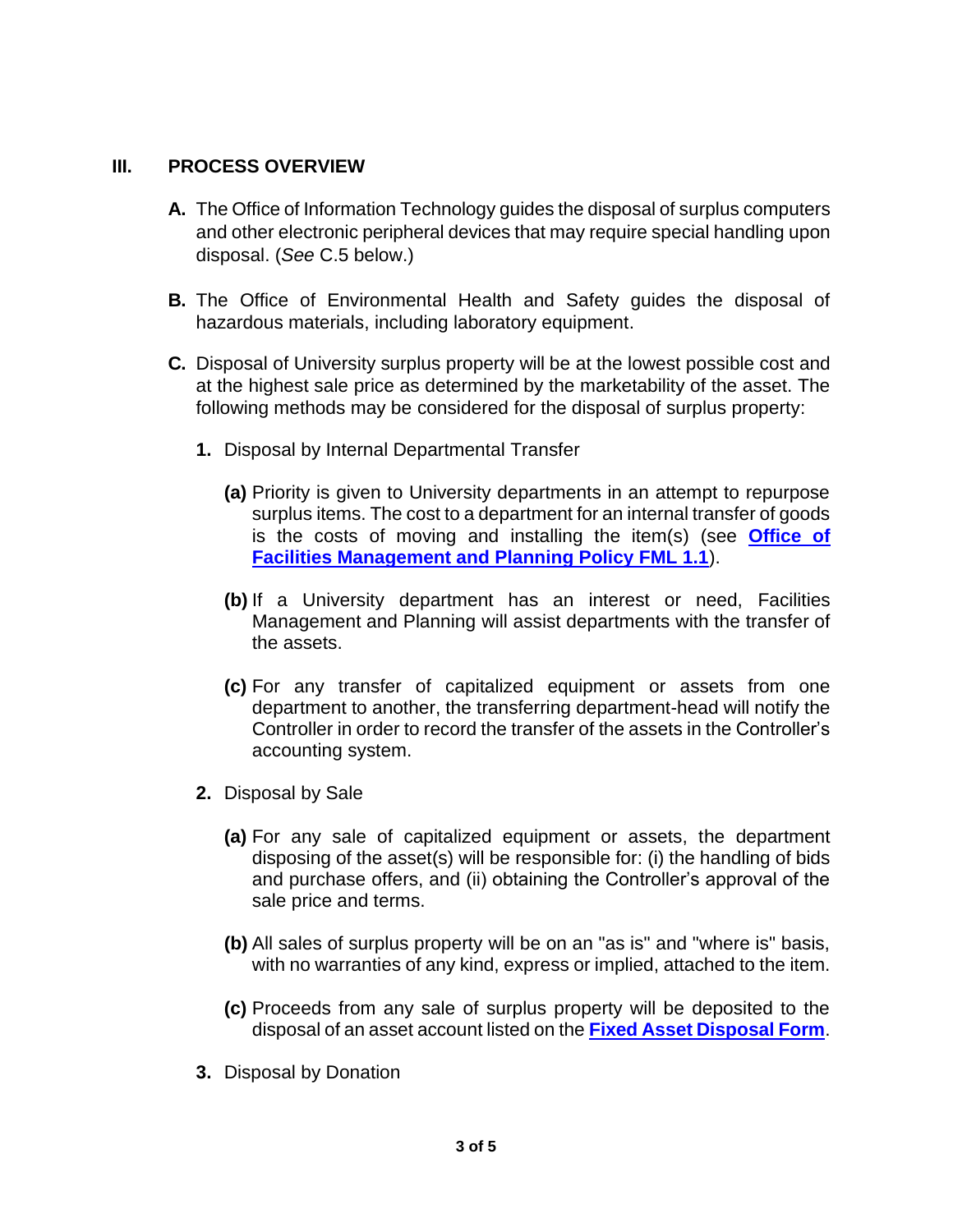Items that cannot be reused internally or sold may be donated "as is" to approved not-for-profit institutions upon written approval from the Senior Vice Chancellor for Business and Financial Affairs or the Provost.

- **4.** Disposal as Waste
	- **(a)** Items that cannot be sold or donated will be discarded through the University's normal waste removal process.
	- **(b)** The department disposing of an asset as waste will contact the Controller's Office to determine if the asset had an acquisition cost of \$5,000 or greater.
- **5.** Computers
	- **(a)** Any and all computer desktops, laptops, hard drives, portable media, and electronic peripheral devices (including, but not limited to, external drives and credit card machines) that are approved for disposal must be given to the IT Department for proper disposal in accordance with Policy IT 13.10.030 – *Disposal of Hard Drive(s) and Computer Storage Media*.
	- **(b)** Paper and hard copy records should be disposed of in a secure manner as authorized by the Chief Information Security Officer (CISO) and in accordance with University Policy RISK 1.10.025 – *Records Management*.
	- **(c)** The CISO's analysis of secure disposal processes should include, but not be limited to, shredders and storage of records in a secure area for an authorized disposal/recycling service.
- **6.** Vehicles

The disposal of any University-owned vehicle as surplus property must be approved in advance by the Controller's Office and coordinated by the Physical Plant Office. The Physical Plant Office maintains the vehicle titles on file and will complete the appropriate Department of Motor Vehicles' (DMV) paperwork and work with the Risk Management Office to convey title and/or remove the University's name from the vehicle's ownership records.

- **D.** The Controller will update the University's capital inventory to reflect the disposal of any capitalized equipment should it not be utilized elsewhere in the University.
- **E.** The Senior Vice Chancellor of Business and Financial Affairs must be informed of any capitalized equipment disposed of by sale, donation or as waste.